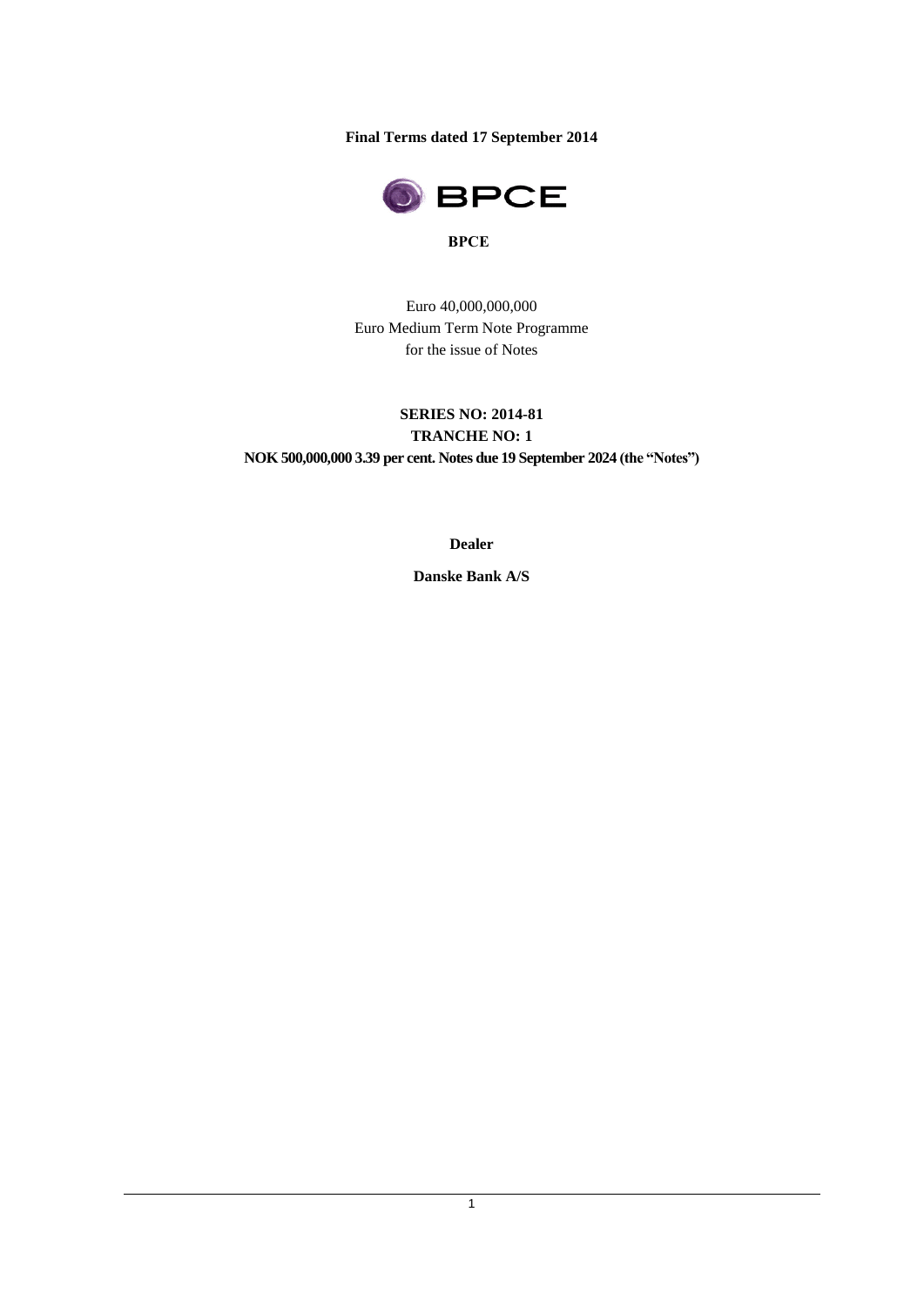#### **PART A – CONTRACTUAL TERMS**

Terms used herein shall be deemed to be defined as such for the purposes of the Conditions (the "Conditions") set forth in the Base Prospectus dated 22 November 2013 which received visa n°13-629 from the *Autorité des marchés financiers* (the "**AMF**") on 22 November 2013 and the Base Prospectus Supplement dated 14 January 2014 which received visa n°14-010, the Base Prospectus Supplement dated 3 March 2014 which received visa n°14-066, the Base Prospectus Supplement dated 10 April 2014 which received visa n°14-140, the Base Prospectus Supplement dated 12 May 2014 which received visa n°14-189, the Base Prospectus Supplement dated 23 July 2014 which received visa n°14-433, the Base Prospectus Supplement dated 1 August 2014 which received visa n°14-449 and the Base Prospectus Supplement dated 29 August 2014 which received visa n°14- 471 which together constitute a base prospectus for the purposes of the Prospectus Directive (Directive 2003/71/EC) (the "**Prospectus Directive**") as amended (which includes the amendments made by Directive 2010/73/EU to the extent that such amendments have been implemented in a Member State of the European Economic Area).

This document constitutes the Final Terms of the Notes described herein for the purposes of Article 5.4 of the Prospectus Directive and must be read in conjunction with such Base Prospectus as so supplemented. Full information on the Issuer and the offer of the Notes is only available on the basis of the combination of these Final Terms and the Base Prospectus as so supplemented. The Base Prospectus and the Base Prospectus Supplements are available for viewing at the office of the Fiscal Agent or each of the Paying Agents and on the website of the AMF (www.amf-france.org) and copies may be obtained from BPCE, 50 avenue Pierre Mendès-France, 75013 Paris, France.

| 1.  | Issuer:                    |                                   | <b>BPCE</b>                                                        |  |  |  |
|-----|----------------------------|-----------------------------------|--------------------------------------------------------------------|--|--|--|
| 2.  | Series Number:<br>(i)      |                                   | 2014-81                                                            |  |  |  |
|     | (ii)                       | Tranche Number:                   | 1                                                                  |  |  |  |
|     | (iii)<br>fungible:         | Date on which the Notes become    | Not Applicable                                                     |  |  |  |
| 3.  |                            | Specified Currency or Currencies: | Norwegian Kroner ("NOK")                                           |  |  |  |
| 4.  |                            | <b>Aggregate Nominal Amount:</b>  |                                                                    |  |  |  |
|     | (i)                        | Series:                           | NOK 500,000,000                                                    |  |  |  |
|     | (ii)                       | Tranche:                          | NOK 500,000,000                                                    |  |  |  |
| .5. | Issue Price:               |                                   | 100.00 per cent. of the Aggregate Nominal Amount                   |  |  |  |
| 6.  | Specified Denomination(s): |                                   | NOK 1,000,000                                                      |  |  |  |
| 7.  | (i)                        | Issue Date:                       | 19 September 2014                                                  |  |  |  |
|     | (ii)                       | Interest Commencement Date:       | <b>Issue Date</b>                                                  |  |  |  |
| 8.  |                            | Interest Basis:                   | 3.39 per cent. Fixed Rate<br>(further particulars specified below) |  |  |  |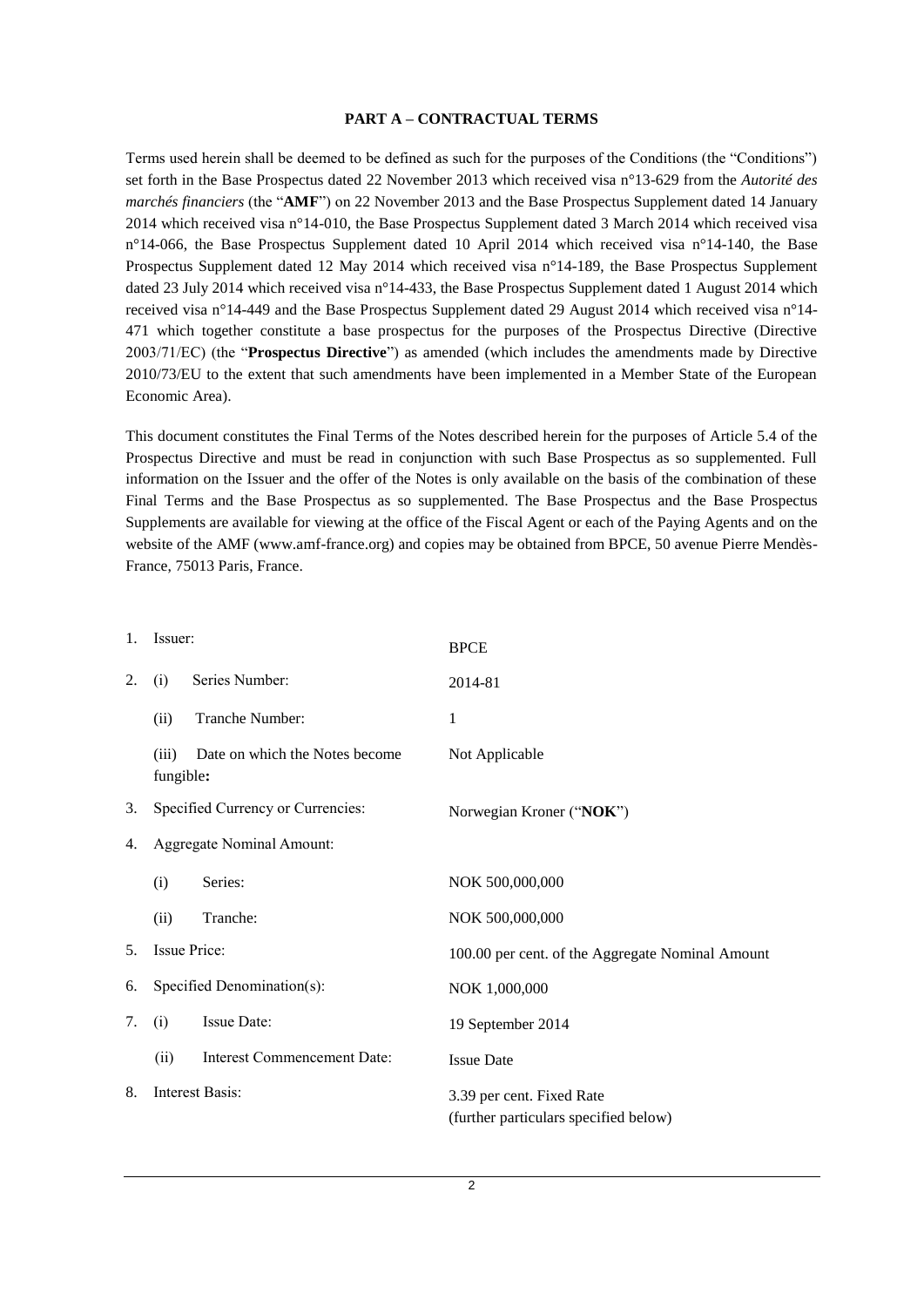|           | 9. Maturity Date:     |                                                                          | 19 September 2024                                                                                                                                                     |  |  |  |  |
|-----------|-----------------------|--------------------------------------------------------------------------|-----------------------------------------------------------------------------------------------------------------------------------------------------------------------|--|--|--|--|
|           | 10. Redemption Basis: |                                                                          | Subject to any purchase and cancellation or early<br>redemption, the Notes will be redeemed on the Maturity<br>Date at 100 per cent. of their nominal amount          |  |  |  |  |
|           |                       | 11. Change of Interest Basis:                                            | Not Applicable                                                                                                                                                        |  |  |  |  |
|           |                       | 12. Put/Call Options:                                                    | Not Applicable                                                                                                                                                        |  |  |  |  |
| 13. $(i)$ |                       | Status of the Notes:                                                     | <b>Unsubordinated Notes</b>                                                                                                                                           |  |  |  |  |
|           | (ii)                  | Dates of the corporate authorisations<br>for issuance of Notes obtained: | Decision of the <i>Directoire</i> of the Issuer dated 28 April<br>2014 and decision of Mr. Jean-Philippe BERTHAUT,<br>Head of Group Funding, dated 12 September 2014. |  |  |  |  |
|           |                       | PROVISIONS RELATING TO INTEREST (IF ANY) PAYABLE                         |                                                                                                                                                                       |  |  |  |  |
|           |                       | 14. Fixed Rate Note Provisions                                           | Applicable                                                                                                                                                            |  |  |  |  |
|           | (i)                   | Rate of Interest:                                                        | 3.39 per cent. per annum payable in arrear on each Interest<br>Payment Date                                                                                           |  |  |  |  |
|           | (ii)                  | Interest Payment Date(s):                                                | 19 September in each year commencing 19 September<br>2015                                                                                                             |  |  |  |  |
|           | (iii)                 | Fixed Coupon Amount:                                                     | Rate of Interest x Specified Denomination x Day Count<br>Fraction per Note of NOK 1,000,000 Specified<br>Denomination                                                 |  |  |  |  |

| 16. Zero Coupon Note Provisions | Not Applicable |
|---------------------------------|----------------|
|---------------------------------|----------------|

(iv) Broken Amount(s): Not Applicable

(vi) Determination Dates: Not Applicable

15. Floating Rate Note Provisions Not Applicable

17. Inflation Linked Interest Note Provisions Not Applicable

(v) Day Count Fraction: 30/360, unadjusted

# **PROVISIONS RELATING TO REDEMPTION**

| 18. Call Option                          | Not Applicable                                                    |
|------------------------------------------|-------------------------------------------------------------------|
| 19. Put Option                           | Not Applicable                                                    |
| 20. Final Redemption Amount of each Note | NOK 1,000,000 per Note of NOK 1,000,000 Specified<br>Denomination |
| 21. Early Redemption Amount              |                                                                   |

(i) Early Redemption Amount(s) of each Note payable on redemption for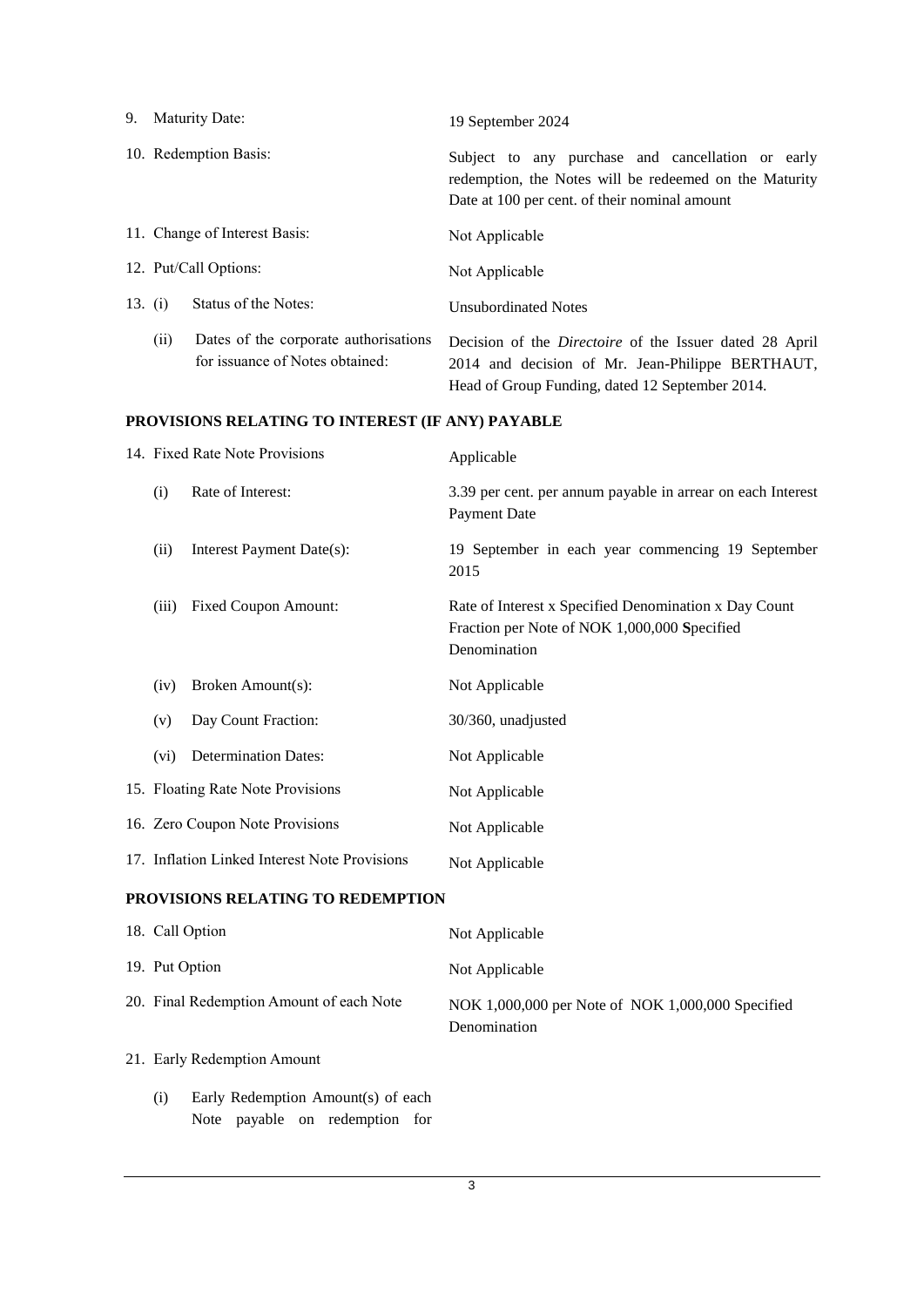|       | taxation reasons (Condition $6(g)$ ), for<br>illegality (Condition $6(j)$ ) or on event                            |                                                                   |
|-------|--------------------------------------------------------------------------------------------------------------------|-------------------------------------------------------------------|
|       | of default (Condition 9):                                                                                          | NOK 1,000,000 per Note of NOK 1,000,000 Specified<br>Denomination |
| (i)   | Redemption for taxation<br>reasons<br>permitted on days others than Interest<br>Payment Dates (Condition $6(g)$ ): | Yes                                                               |
| (iii) | Unmatured Coupons to become void<br>upon early redemption (Materialised<br>Bearer Notes only) (Condition 7(f)):    | Not Applicable                                                    |

## **GENERAL PROVISIONS APPLICABLE TO THE NOTES**

|            | 22. Form of Notes:                                                                                                          | <b>Dematerialised Notes</b>                                              |
|------------|-----------------------------------------------------------------------------------------------------------------------------|--------------------------------------------------------------------------|
| (i)        | Form of Dematerialised Notes:                                                                                               | Bearer form (au porteur)                                                 |
| (ii)       | <b>Registration Agent:</b>                                                                                                  | Not Applicable                                                           |
| (iii)      | Temporary Global Certificate:                                                                                               | Not Applicable                                                           |
| (iv)       | Applicable TEFRA exemption:                                                                                                 | Not Applicable                                                           |
|            | 23. Financial Centre(s):                                                                                                    | Not Applicable                                                           |
|            | 24. Talons for future Coupons or Receipts to be<br>attached to Definitive Notes (and dates on<br>which such Talons mature): | Not Applicable                                                           |
|            | 25. Details relating to Instalment Notes: amount<br>of each instalment, date on which each<br>payment is to be made:        | Not Applicable                                                           |
|            | 26. Redenomination provisions:                                                                                              | Not Applicable                                                           |
|            | 27. Purchase in accordance with Article L.213-1<br>A and D.213-1 A of the French Code<br>monétaire et financier:            | Applicable                                                               |
|            | 28. Consolidation provisions:                                                                                               | Not Applicable                                                           |
| 29. Masse: |                                                                                                                             | Contractual Masse shall apply<br>Name and address of the Representative: |
|            |                                                                                                                             | Mr. Sylvain Thomazo<br>20, rue Victor Bart<br>78000 Versailles<br>France |

Name and address of the alternate Representative: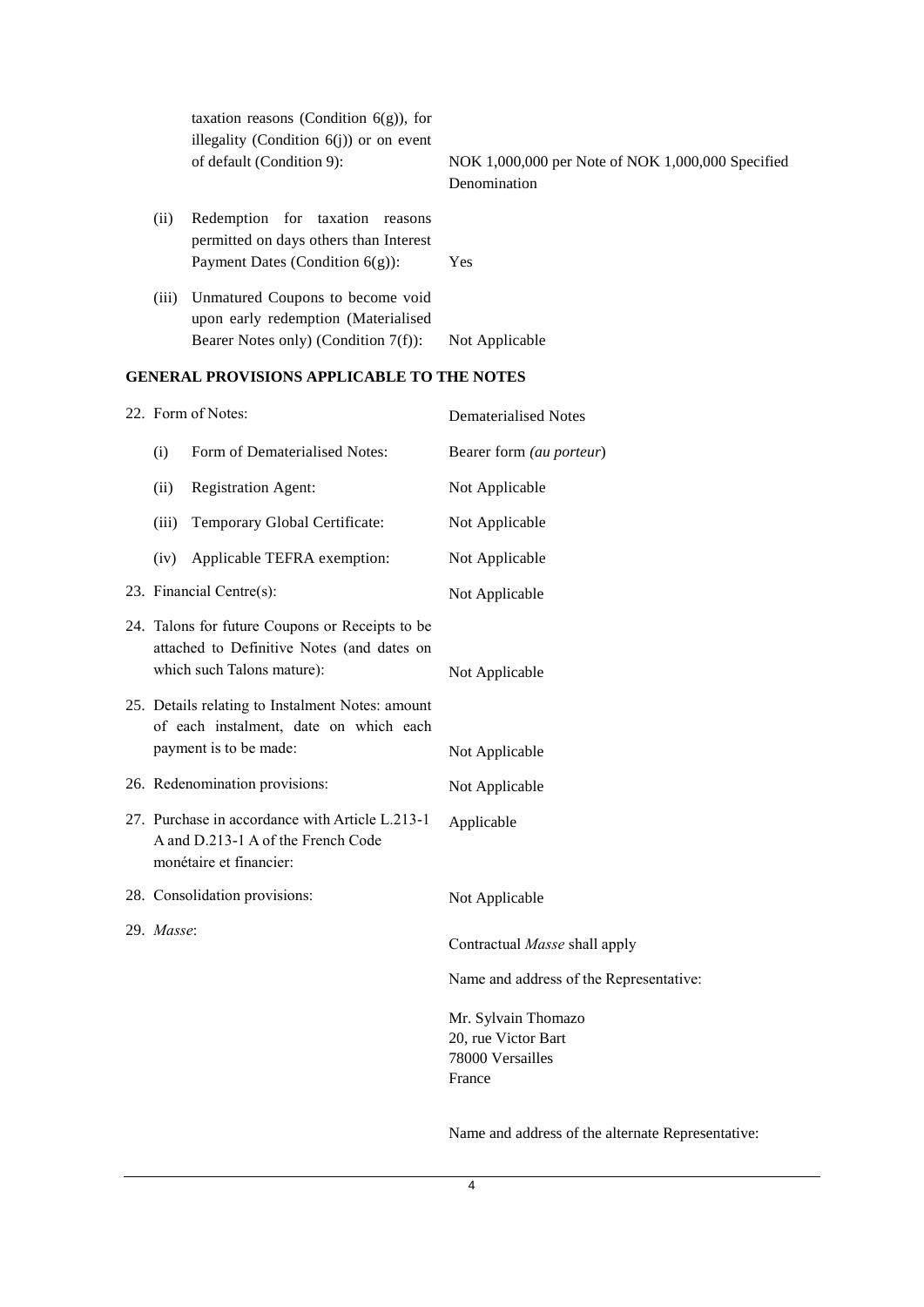Sandrine d'Haussy 69, avenue Gambetta 94100 Saint Maur des Fosses France

The Representative will receive a remuneration of EUR 2,000 (exscluding VAT) per year

## **GENERAL**

30. The aggregate principal amount of Notes issued has been translated into Euro at the rate of  $\lbrack \cdot \rbrack$  producing a sum of: Not Applicable

## **RESPONSIBILITY**

The Issuer accepts responsibility for the information contained in these Final Terms.

Signed on behalf of BPCE

Duly represented by: . Jean-Philippe BERTHAUT, Head of Group Funding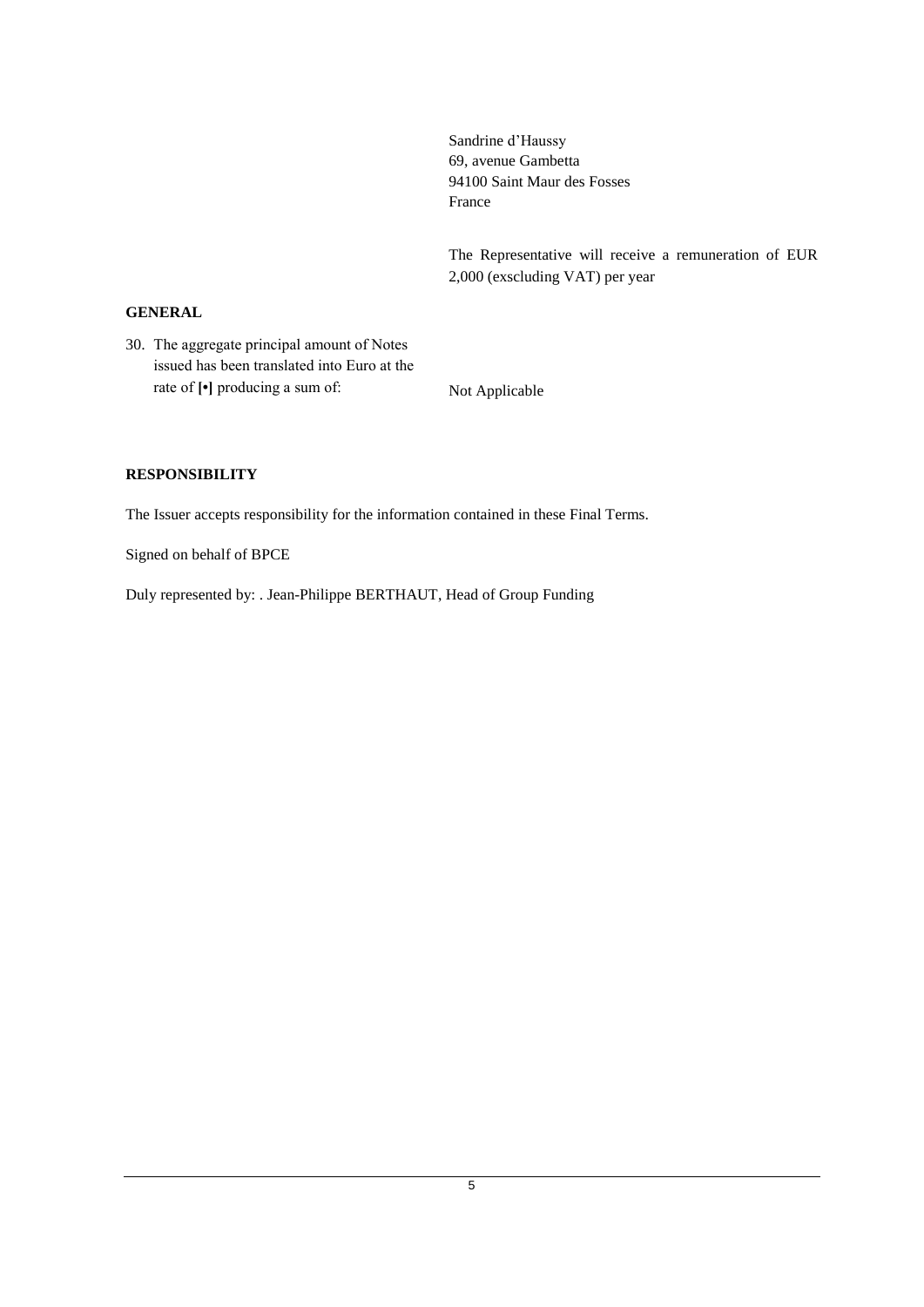#### **PART B – OTHER INFORMATION**

#### **1. LISTING AND ADMISSION TO TRADING**

(i) Listing and Admission to trading: Application has been made by the Issuer (or on its behalf) for the Notes to be listed and admitted to trading on Euronext Paris with effect from the Issue Date.

(ii) Estimate of total expenses related to admission to trading: EUR 5,350

#### **2. RATINGS**

Ratings: The Notes to be issued are expected to be rated:

S & P: **A**

S&P is established in the European Union and registered under Regulation (EC) No 1060/2009 as amended.

#### **3. INTERESTS OF NATURAL AND LEGAL PERSONS INVOLVED IN THE ISSUE**

Save as discussed in "Subscription and Sale", so far as the Issuer is aware, no person involved in the offer of the Notes has an interest material to the offer.

#### **4. YIELD**

Indication of yield: 3.39 per cent. per annum

The yield is calculated at the Issue Date on the basis of the Issue Price. It is not an indication of future yield.

#### **5. OPERATIONAL INFORMATION**

|      | <b>ISIN</b> Code:                                 |                               |     | FR0012172369 |
|------|---------------------------------------------------|-------------------------------|-----|--------------|
|      | Common Code:                                      |                               |     | 111217203    |
|      | Depositaries:                                     |                               |     |              |
| (i)  | Euroclear France to act as<br>Central Depositary: |                               |     | Yes          |
| (ii) | Common<br>Euroclear                               | Depositary<br>and Clearstream | for |              |